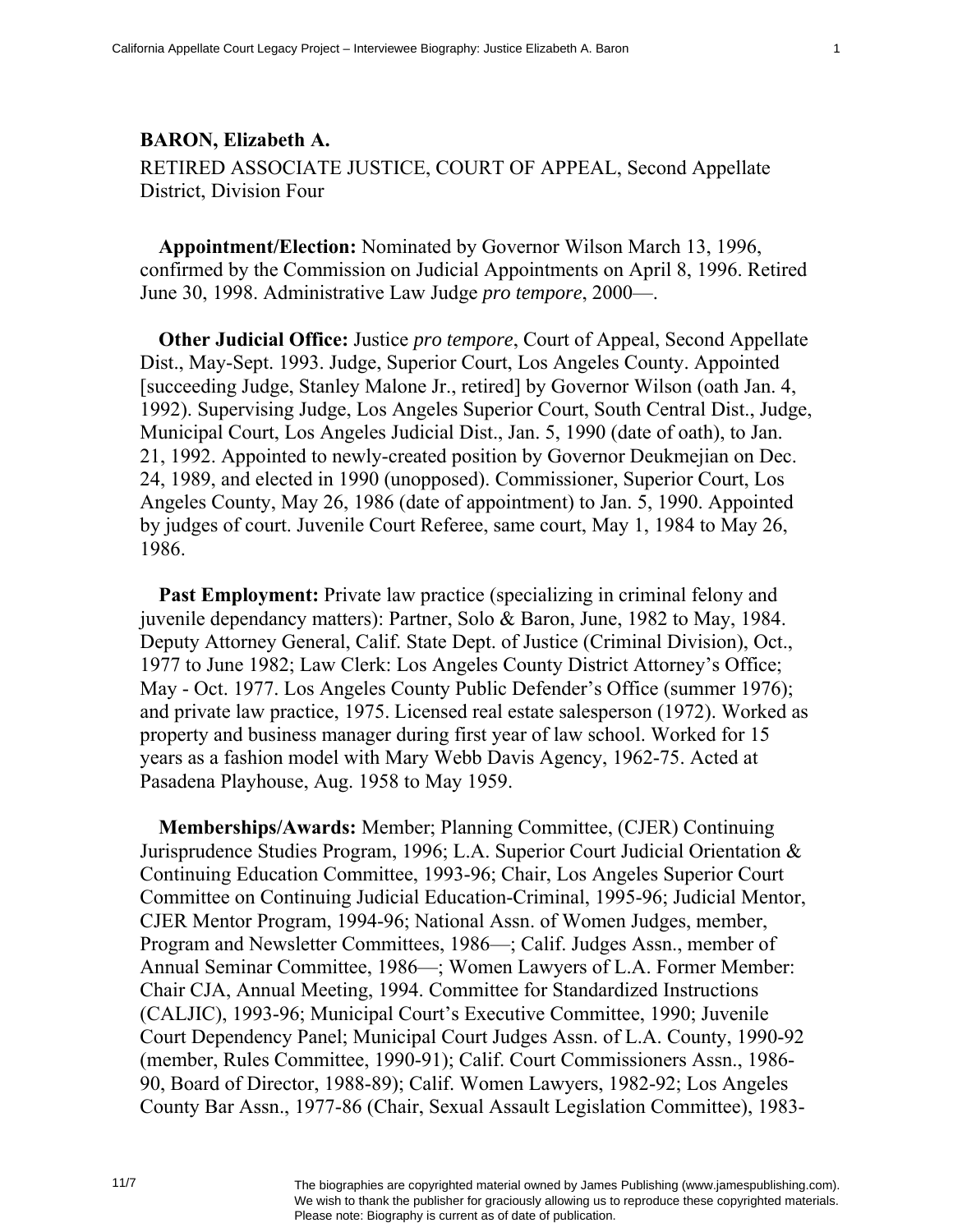85; Youth & Rights Dependancy Committee, 1984-86; Criminal Courts Bar Assn., 1982-91 (Board of Directors, 1984); Juvenile Courts Bar Assn. 1982-86; San Fernando Valley Women Lawyers, 1982-84; Calif. State Bar Commission on Corrections, 1980-82; Assn. of Calif. State Attorneys, 1980-82, (Board of Directors), 1981-82. Formerly provided pro bono legal advice to Animal Rights groups, including Mercy Crusade. Recipient "Bernard E. Jefferson Award" by CJA for exceptional contribution to judicial education, 1996; Recipient Mayor's, "Certificate of Recognition" for service to the City of Los Angeles, 1980. Recipient: American Jurisprudence Award 1976, 1974-75; and West Hornbook Award for Highest Scholastic Achievement in Law School, 1975, 1976.

**Teaching/Lectures/Panelist:** Presented Bernard E. Witkin Lecture, Judicial College, June 1997; Calif. Judges Assn. Education and Planning Committee, 1995—. Faculty Co-Team Leader, (CJER) Continuing Jurisprudence Studies Program-Criminal Law, 1994; Municipal Court Judges Assn. Annual Conference, "Discovery under Proposition 115 in Misdemeanor Cases," 1991; CEB Program, "Recent Developments in Criminal Law Practice," 1991; Municipal and Justice Courts Institute (CJER), "Discovery under Proposition 115 in Misdemeanor Cases," 1990; CJA Annual Meeting, "DUI Update, 1990; Beverly Hills Bar Assn., "Future of Criminal Law," 1988. Seminar Leader: CJC (CJER), 1991 (Municipal and Justice Courts"). Guest Lecturer: Juvenile Law & Procedures Seminar (CJER), Berkeley, 1987 and 1986; Juvenile Court Bar Assn. Seminar re Expert Witnesses, 1985; USC Seminar, "Insanity and Mentally Disordered Sex Offenders". Served as guest speaker on Women's rights, employment discrimination, and lawyering as a career option for women at a number of seminars sponsored by NOW, and at various high schools, colleges, and universities including (UCLA, USC, and Calif. State Univ. Fullerton). Consultant: National Summit Conference on Sexual Child Abuse, Oct. 18-20, 1985. Instructor: Bar Review Course, "Constitutional Law and Legal Writing Method, 1984"; Child Advocates Office, Training of Pro Bono Attorneys, 1984.

**Publications:** Co-author: Business Litigation Supplements to *California Civil Practice Guide*, (West Group); Co-author: "Preparing the Adult Victim as a witness at Trial: The Prosecutorial Response," published in Los Angeles County Protocol for the Treatment of Rape and Other Sexual Assaults, 1980-81.

**Noteworthy Cases:** Significant Appellate cases authored by Justice Baron, include: *Siegel v. Fidelity National Title Ins. Co.*, (June 26, 1996) Cal.App. [96 Daily Journal D.A.R. 7609]; *Marriage of Braendle*, ( June 24, 1996) Cal.App.4th [96 Dailey Journal D.A.R. 7435]; *People v. Joe Hunt*, (unpub. Nov. 23, 1993) [referred to in the media as "The Billionaire Boys Club Case"]. Significant cases litigated by Justice Baron or in which she appeared as attorney of record, include: *People v. Thompson*, (Los Angeles Superior Court No.: A802058) (secured